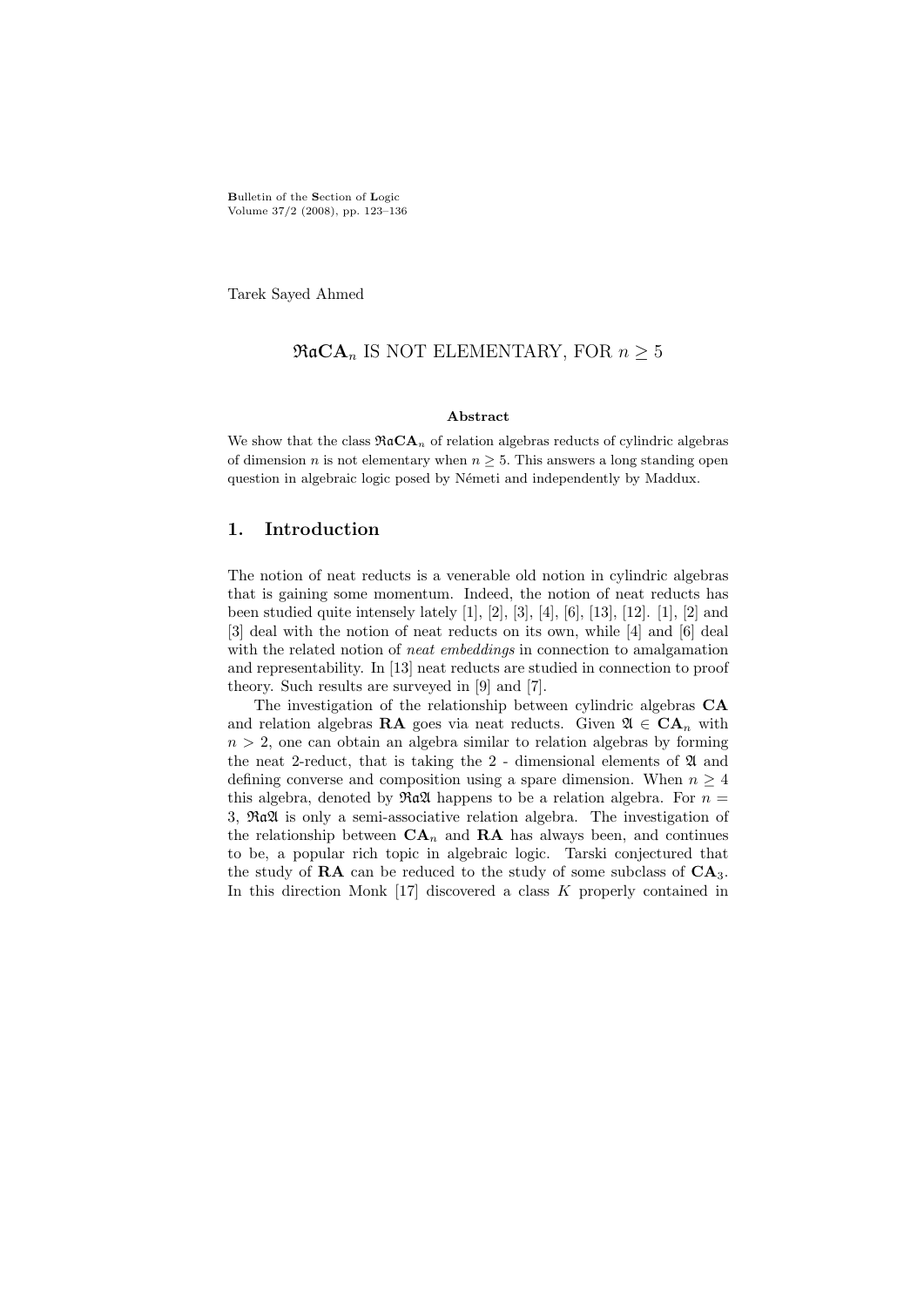$CA_3$  and proved that  $RA = \Re aK$ , where  $\Re aL$  for a class L denotes the class of relation algebra reducts of algebras in L. The definition of K however, referred explicitly to the operations of  $\Re aCA_3$ , therefore it was expected to try and substitute  $K$  with some (more) natural subclass of  $CA_3$  whose operations involve only the cylindric operations. For  $\alpha$  < β and  $L \subseteq \text{CA}_{\beta}$ , let  $\mathfrak{N} \mathfrak{r}_{\alpha} L$  denote the class of all neat  $\alpha$  - reducts of algebras in L. Henkin and Tarski [11] proved that for  $\beta > 4$ ,  $\mathfrak{N}r_{3}CA_{\beta} \subset$ K. Therefore, it followed that  $\Re \mathfrak{m} \mathfrak{m}_3CA_\beta \subseteq \mathbf{RA}$ . But Monk [17] proved that the other inclusion fails when  $\beta \geq 5$ . The problem thus arose as to whether  $\mathbf{RA} \subseteq \mathfrak{R}a\mathfrak{N}r_3\mathbf{CA}_4$  or not. An equivalent form of this is whether  $RA = \Re aCA_4$ . A partial positive solution was found by Maddux quoted as Theorem 5.3.17 in the monograph [11] which says that  $\mathbf{RA} = \mathbf{S} \mathfrak{R} \mathfrak{a} \mathbf{CA}_4$ where **S** is the operation of forming subalgebras. Answering Monk's original question amounts to deciding whether or not S can be dropped in the preceding equation. Németi and Simon [15] prove that for  $n > 2$ ,  $\Re aCA_n$ is not closed under forming subalgebras, hence is not a variety. In other words, the **S** cannot be dropped. Independently Maddux [16] proved the same result. It is easy to show that  $\Re aCA_n$  is closed under products and homomorphic images, and is in fact a pseudo-elementary class (A reduct of an elementary class.) It is therefore closed under ultraproducts. A natural question in this context (posed independently by Maddux and Németi) is whether this class itself is elementary or not, i.e. whether it is closed under ultraroots or equivalently elementary equivalence. In this note we show that  $\Re a \mathbf{CA}_n$  when  $n \geq 5$  is not closed under elementary equivalence, hence is not elementary. The cases  $n = 3, 4$  remain open. We start by the basic definitions needed:

# 2. Proof

Our proof, that  $\Re aCA_n$  is not elementary for  $5 \leq n \leq \omega$ , is based on the relation algebra  $\mathfrak{A}(3,\omega)$  of [14], which in turn is based on a construction used by Monk and Maddux.

DEFINITION 1.  $M$  is a symmetric, atomic relation algebra with atoms

 $1', r(i), y(i), b(i) : i < \omega$ . Non-identity atoms have colours, r is red, b is blue, and  $y$  is yellow. All atoms are self-converse. Composition of atoms is defined by listing the forbidden triples .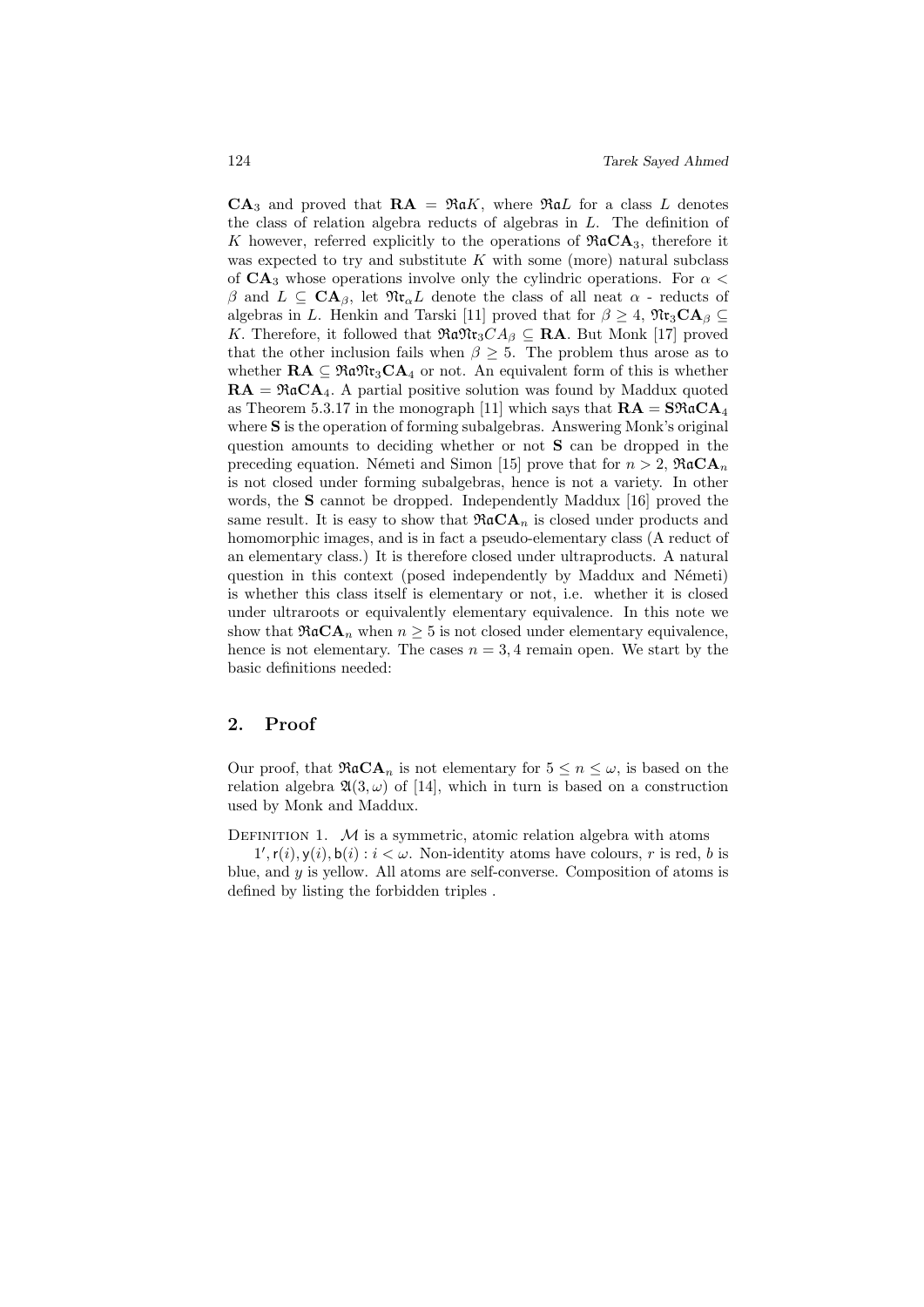$\Re \mathfrak{a} \mathbf{CA}_n$  is not elementary, for  $n \geq 5$  125

The set of forbidden triples is the complement of the set of consistent triples. If  $(a, b, c)$  is a forbidden triple of atoms, then so are its Peircean transforms  $(a, b, c), (b, \breve{c}, \breve{a}), (\breve{c}, a, \breve{b}), (\breve{b}, \breve{a}, \breve{c})$ ,  $(\breve{a}, \breve{c}, b), (c, \breve{b}, a)$ . The forbidden triples are (Peircean transforms) or permutations of  $(1', x, y)$  for  $x \neq y$ , and

$$
(\mathsf{r}(i), \mathsf{r}(i), \mathsf{r}(j)), \ (\mathsf{y}(i), \mathsf{y}(i), \mathsf{y}(j)), \ (\mathsf{b}(i), \mathsf{b}(i), \mathsf{b}(j)) \ \ i \le j < \omega
$$

M is the complex algebra over this atom structure.

Let  $\alpha$  be an ordinal.  $\mathcal{M}^{\alpha}$  is obtained from M by splitting the atom  $r(0)$  into  $\alpha$  parts  $r^k(0)$ :  $k < \alpha$ . and then taking the full complex algebra. In more detail, we put red atoms  $r^k(0)$  for  $k < \alpha$ . In the altered algebra the forbidden triples are

$$
(\mathbf{y}(i), \mathbf{y}(i), \mathbf{y}(j)), \quad i \leq j < \omega
$$
\n
$$
(\mathbf{b}(i), \mathbf{b}(i), \mathbf{b}(j)), \quad i \leq j < \omega
$$
\n
$$
(\mathbf{r}(i), \mathbf{r}(i), \mathbf{r}(j)), \quad 0 < i \leq j < \omega
$$
\n
$$
(\mathbf{r}^k(0), \mathbf{r}^l(0), \mathbf{r}(j)), \quad 0 < j < \omega, k, l < \alpha
$$
\n
$$
(\mathbf{r}^k(0), \mathbf{r}^l(0), \mathbf{r}^m(0)), \quad k, l, m < \alpha
$$

The *index* of  $r(i)$ ,  $y(i)$  and  $b(i)$  is i and the index of  $r^k(0)$  is also 0. In  $\mathcal{M}^{\alpha}$ , we use the following abbreviations:

$$
r(0) = \sum_{k < \alpha} r^{k}(0)
$$
  
\n
$$
r = \sum_{i < \omega} r(i)
$$
  
\n
$$
y = \sum_{i < \omega} y(i)
$$
  
\n
$$
b = \sum_{i < \omega} b(i)
$$

Let  $\mathfrak{A} = \mathcal{M}^{\omega_1}$  ( $\omega_1$  is the first uncountable ordinal), and  $\mathfrak{B} = \mathcal{M}^{\omega}$ .

We will prove the following: (i)  $\mathfrak{A} \notin \mathfrak{R}aCA_5$ , (ii)  $\mathfrak{B} \in \mathfrak{R}aCA_\omega$  and (iii)  $\mathfrak{A} \equiv \mathfrak{B}$ .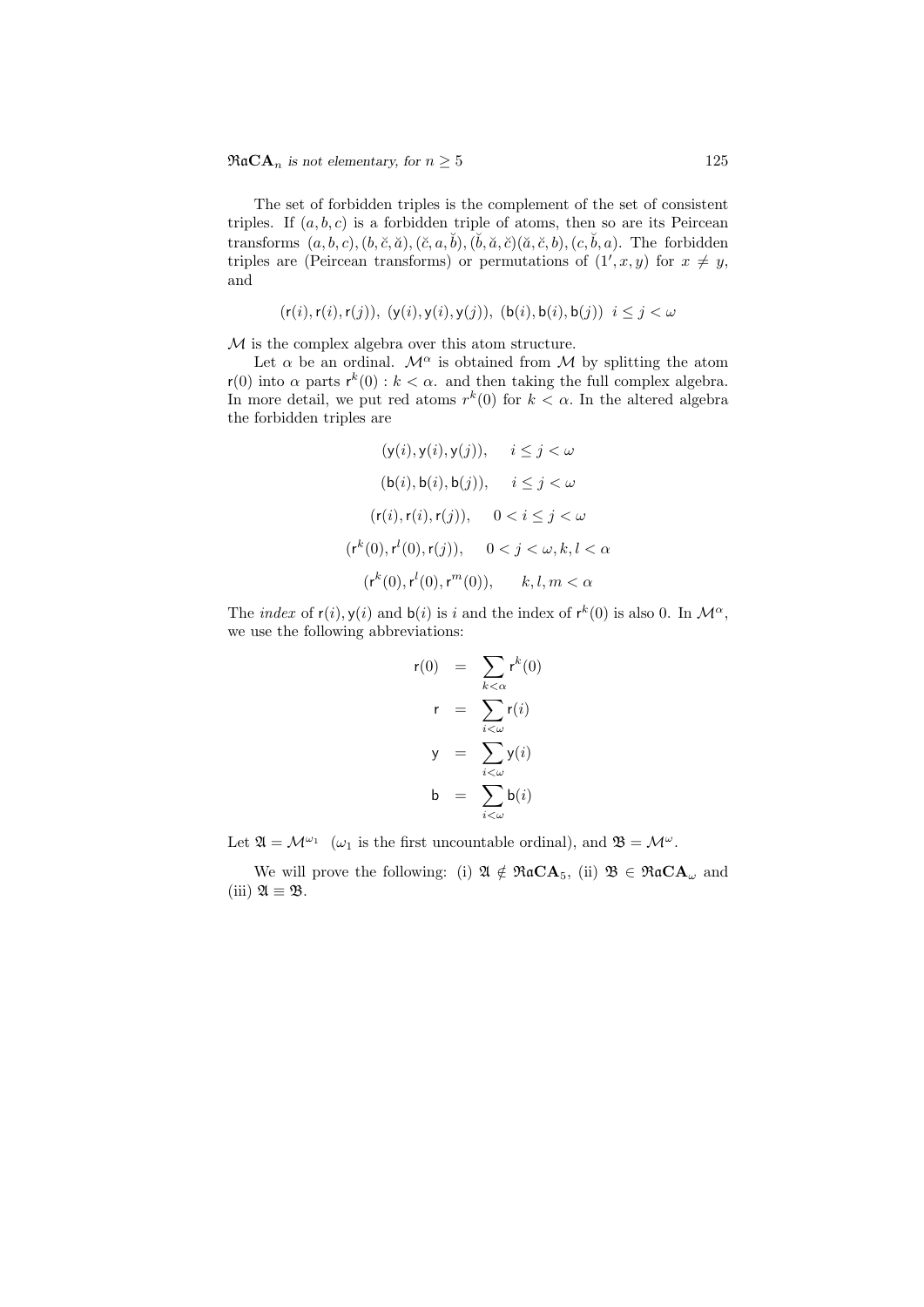Notation, cf. [14] 13.30. For  $\bar{a} \in \langle n_n \rangle$  we write  $\mathsf{s}_{\bar{a}}$  for an arbitrary string of substitutions w such that  $\hat{w} = \bar{a}$ .

In more detail. Let  $n \geq 3$  and  $i, j < n$ . We define a string of substitutions  $s_{ij}$ :

$$
\mathsf{s}_{ij} = \mathsf{s}_i^0 \mathsf{s}_j^1, \text{ if } j \neq 0
$$

$$
\mathsf{s}_{ij} = \mathsf{s}_0^1 \mathsf{s}_i^0 \text{ iff } j = 0, i \neq 1
$$

$$
\mathsf{s}_{ij} = \mathsf{s}_0^2 \mathsf{s}_1^0 \mathsf{s}_2^1 \text{ iff } j = 0, i = 1
$$

We'll need the following lemma [14] 13.31:

LEMMA 1. Let  $\mathfrak{C} \in \mathbf{CA}_n$ ,  $i, j, k \langle n_1, k_2 \rangle = i, j$ . Then  $\mathsf{s}_{ij}(r; s) =$  $c_k(s_{ik}r.s_{ki} s)$ , for all  $r, s \in \Re$ aC.

THEOREM 2.  $\mathfrak{A} \notin \mathfrak{R} \mathfrak{a} \mathbf{C} \mathbf{A}_5$ .

PROOF: Suppose  $\mathfrak{A} = \Re \mathfrak{a} \mathfrak{C}$  for some  $\mathfrak{C} \in \mathbf{CA}_5$ . Then  $c_2 r^0(0) = r^0(0) \leq$  $r^{k}(0); y(0) = c_{2}(s_{2}^{1}r^{k}(0).s_{2}^{0}y(0)),$  for each  $k < \omega_{1}$ . Therefore

$$
x_k = r^0(0).s_2^1 r^k(0).s_2^0 y(0) \neq 0.
$$

Note that  $x_0 \leq r^k(0); y(0) = c_3(s_3^1 r^k(0).s_3^0 y(0))$  so  $s_3^1 r^k(0).s_3^0 y(0).x_0 \neq 0$ . Hence

$$
x_0 = c_3(s_3^2 x_k . s_2^1 r^0(0). s_2^0 y(0))
$$
  
\n
$$
\leq c_3(s_3^2 x_k . s_{23} 1)
$$
  
\n
$$
= c_3(s_3^2 x_k . s_{23} \sum_{a \in At \mathcal{A}} a)
$$
  
\n
$$
= \sum_{a \in At \mathcal{A}} c_3(s_3^2 x_k . s_{23} a)
$$

Next we'll show that  $x_0 \cdot \sum_{a \in \{1', r^t(0), y(i) : i < \omega, t < \omega_1\}} \mathsf{c}_3(\mathsf{s}_3^2 x_k \cdot \mathsf{s}_{23} a) = 0$ . This will show that  $x_0 \le \sum_{i < \omega} c_3(\mathsf{s}_3^2 x_k \mathsf{s}_{23} \mathsf{b}(i)).$ 

For  $a \in At\mathfrak{A}$ ,

$$
x_0.c_3(s_3^2x_k.s_{23}a) \leq c_3(s_2^1r^0(0).s_3^1r^k(0).s_{23}a)
$$
  
\n
$$
\leq c_3(c_2(s_{02}r^0(0).s_{23}a(k)).s_{03}r^k(0))
$$
  
\n
$$
= c_3s_{03}(r^0(0); a. r^k(0))
$$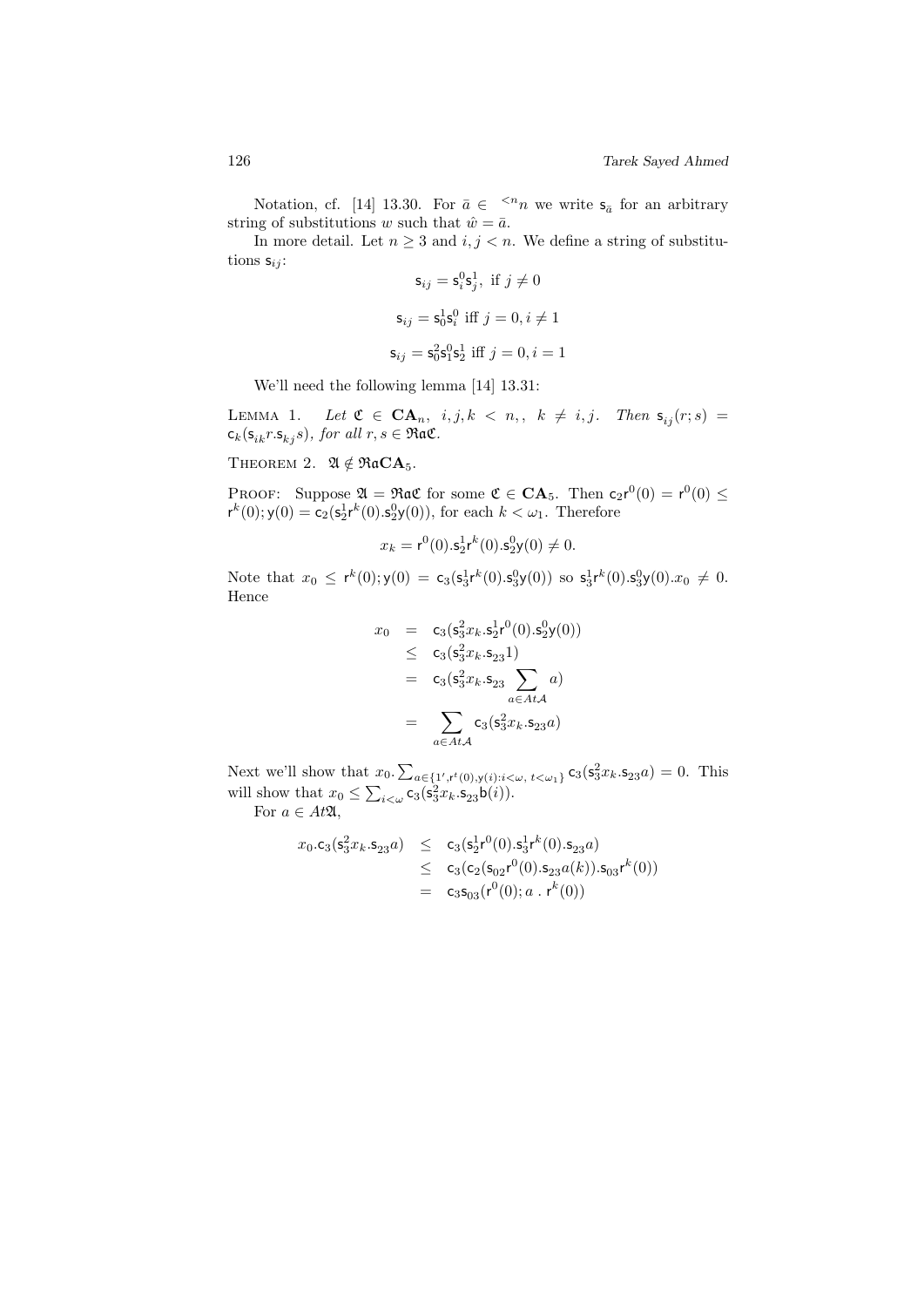So if  $a \in \{1', r^t(0) : t < \omega_1\}$ , then  $x_0.c_3(s_3^2x_k.s_{23}a) = 0$ . Similarly, because  $x_0.c_3(s_3^2x_k.s_{23}a) \le s_2^0y(0).s_3^0y(0).s_{23}a$ , we can deduce that  $x_0.c_3(s_3^2x_k.s_{23}a) \le$  $\mathsf{c}_3\mathsf{s}_{21}(\mathsf{y}(0)$  .  $a;\mathsf{y}(0))$  and if  $a\in \{\mathsf{y}(i): i<\omega\}$  this is zero. So

$$
x_0 \leq \sum_{i < \omega} \mathsf{c}_3(\mathsf{s}_3^2 x_k \mathsf{s}_{23} \mathsf{b}(i))
$$

This holds for all  $0 < k < \omega_1$ . So,

$$
x_0 \leq \prod_{0 < k < \omega_1} \sum_{i < \omega} \mathsf{c}_3(\mathsf{s}_3^2 x_k . \mathsf{s}_2^0 \mathsf{s}_3^1 b(i)) \\ = \sum_{g: \omega_1 \backslash \{0\} \to \omega} \prod_{0 < k < \omega_1} \mathsf{c}_3(\mathsf{s}_3^2 x_k . \mathsf{s}_2^0 \mathsf{s}_3^1 b(g(k)))
$$

So there is a function  $g : \omega_1 \setminus \{0\} \to \omega$  such that

$$
x_0
$$
. 
$$
\prod_{0 < k < \omega_1} \mathsf{c}_3(\mathsf{s}_3^2 x_k . \mathsf{s}_2^0 \mathsf{s}_3^1 \mathsf{b}(g(k))) \neq 0
$$

Pick  $i < \omega$  such that  $X = g^{-1}(i)$  is uncountable, or at least infinite (we need an uncountable number of superscripts  $k$  at this point only). Then

$$
\xi = x_0 \cdot \prod_{k \in X} \mathsf{c}_3(\mathsf{s}_3^2 x_k . \mathsf{s}_2^0 \mathsf{s}_3^1 \mathsf{b}(i)) \neq 0
$$

Let

$$
z_k = \mathsf{s}_3^2x_k.\mathsf{s}_2^0\mathsf{s}_3^1\mathsf{b}(i).\xi
$$

for each  $k \in X$ . Let  $S_0 = \{z_k : k \in X\}$ .  $S_0$  has the following properties. There is an index  $i < \omega$  such that for all  $z, x \in S_0$ ,

\n- 1. 
$$
c_4z = z
$$
\n- 2.  $c_3z = c_3x$
\n- 3. (a)  $\exists k < \omega_1$  such that  $z \leq s_3^1 r^k(0)$
\n- (b)  $\forall k < \omega_1$  if  $z, x \leq s_3^1 r^k(0)$  then  $z = x$
\n- 4.  $z \leq s_2^1 r^0(0).s_2^0 y(0).s_3^0 y(0).s_2^0 s_3^1 b(i)$
\n- 5.  $S_0$  is infinite.
\n

Suppose there is an infinite set S and an index  $i < \omega$  with the properties listed above. We show how to construct another infinite set  $S'$  and a new index  $i' < i$  with the same properties. Iterating this construction  $i + 1$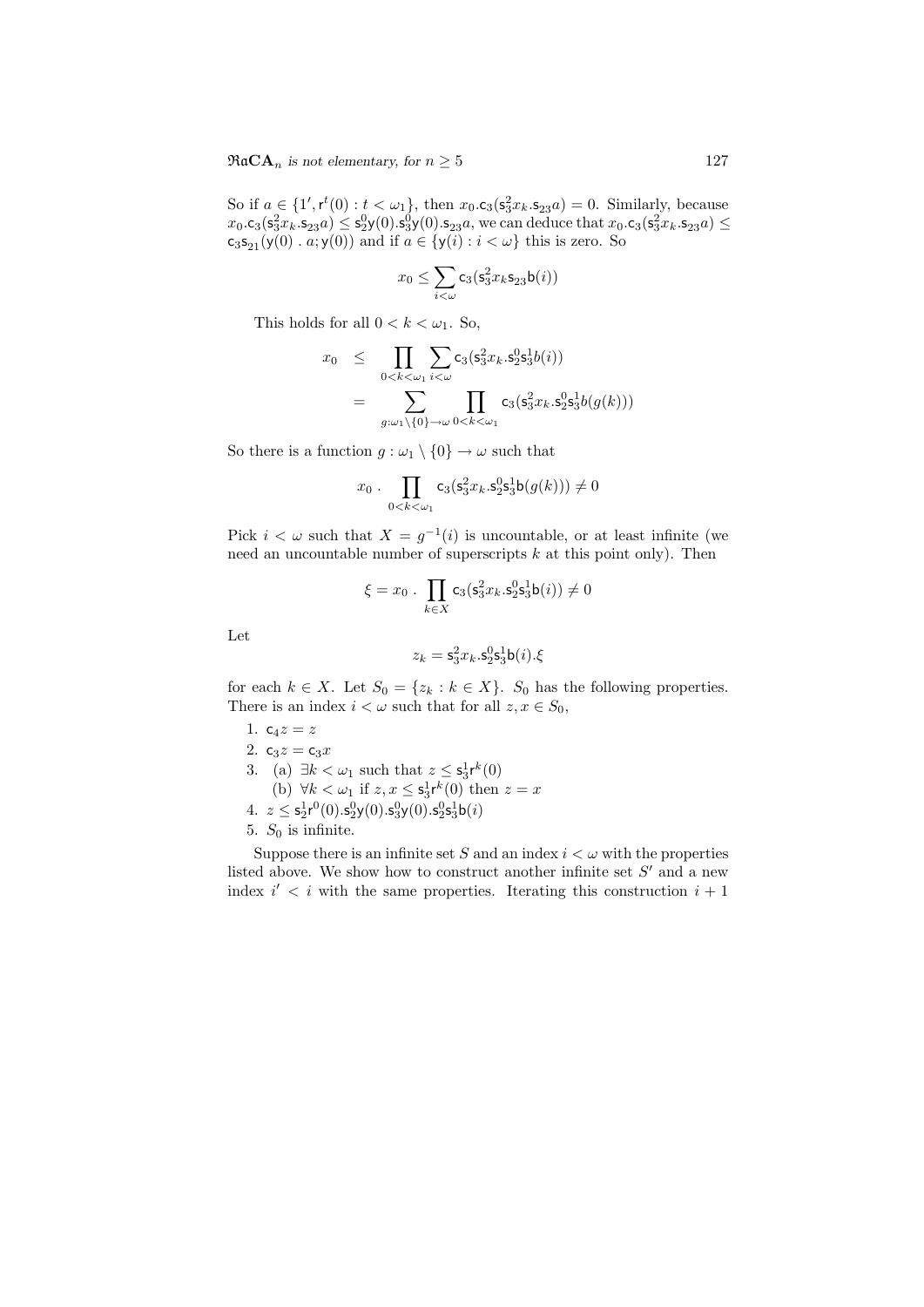times will then lead to a contradiction since the index cannot be less than  $0.$  $\overline{C}$  E  $1 \in \overline{C}$  ()  $1 \in \overline{C}$ 

Fix 
$$
z \in S
$$
. For each  $x \in S \setminus \{z\}$  and  $j < i$ , let  

$$
\tau_x^j = c_4(s_4^3x.s_2^0s_4^1b(j)).
$$

LEMMA 3. For any  $x \in S \setminus \{z\},\$ 

$$
z\leq \sum_{j
$$

PROOF:

$$
z.\mathbf{s}_4^3x\leq 1=\mathbf{s}_3^0\mathbf{s}_4^11=\mathbf{s}_3^0\mathbf{s}_4^1\sum_{a\in At\mathcal{A}}a=\sum_{a\in At\mathcal{A}}\mathbf{s}_3^0\mathbf{s}_4^1a
$$

We'll show that  $z.\mathbf{s}_4^3x.\mathbf{s}_3^0\mathbf{s}_4^1a = 0$  if  $a \in \{1', \mathsf{r}^k(i), \mathsf{y}(i) : i < \omega, k < \omega_1\}.$ 

Let  $a \in At\mathcal{A}$  and suppose  $w = z \cdot s_4^3 x \cdot s_3^0 s_4^1 a \neq 0$ . By property 3,  $z \leq$  $s_3^1 r^k(0)$  and  $x \leq s_3^1 r^l(0)$  for some  $k \neq l < \omega_1$ . So  $w \leq s_4^3 x \leq s_0^0 s_4^1 r^l(0)$ . Therefore

$$
w \leq \mathsf{s}_0^0 \mathsf{s}_3^1 \mathsf{r}^k(0). \mathsf{s}_3^0 \mathsf{s}_4^1 a. \mathsf{s}_0^0 \mathsf{s}_4^1 \mathsf{r}^l(0)
$$

By Lemma 1,

$$
w \leq \mathsf{s}_0^0 \mathsf{s}_4^1(\mathsf{r}^k(0); a \cdot \mathsf{r}^l(0))
$$

and so  $r^k(0)$ ;  $a \cdot r^l(0) \neq 0$ . This means that  $a \notin \{1', r^m(0) : m < \omega_1\}$ . Similarly,  $x, z \leq s_3^0 y(0)$  so

$$
\mathsf{s}_4^3 x \le \mathsf{s}_4^3 \mathsf{s}_3^0 \mathsf{y}(0) = \mathsf{s}_4^0 \mathsf{s}_0^3 \mathsf{y}(0) = \mathsf{s}_4^0 \mathsf{y}(0)
$$

and

$$
w \leq s_3^0 s_4^1 a s_4^0 s_1^1 y(0) s_3^0 s_1^1 y(0)
$$
  
\n
$$
\leq s_3^0 s_1^1 (a; y(0) \cdot y(0))
$$
  
\nSo  $a; y(0) \cdot y(0) \neq 0$  and  $a \notin y(i) : i < \omega$ .  
\nFinally,  $x, z \leq s_2^0 s_3^1 b(i)$ , by property 4, so

$$
\begin{array}{rcl} {\bf s}_4^3x&\le&{\bf s}_4^3{\bf s}_2^0{\bf s}_3^1{\bf b}(i)\\ &=&{\bf s}_2^0{\bf s}_4^3{\bf s}_3^1{\bf b}(i)\\ &=&{\bf s}_2^0{\bf s}_4^1{\bf s}_1^3{\bf b}(i)\\ &=&{\bf s}_2^0{\bf s}_4^1{\bf b}(i) \end{array}
$$

Hence

$$
w \leq {\sf s}_2^0 {\sf s}_4^1 {\sf b}(i).{\sf s}_2^0 {\sf s}_3^1 {\sf b}(i).{\sf s}_3^0 {\sf s}_4^1 a \leq {\sf s}_2^0 {\sf s}_4^1 ({\sf b}(i) \mathbin{.} {\sf b}(i);a)
$$

and so  $b(i)$ .  $b(i); a \neq 0$ . Therefore  $a \notin \{b(j); i \leq j < \omega\}.$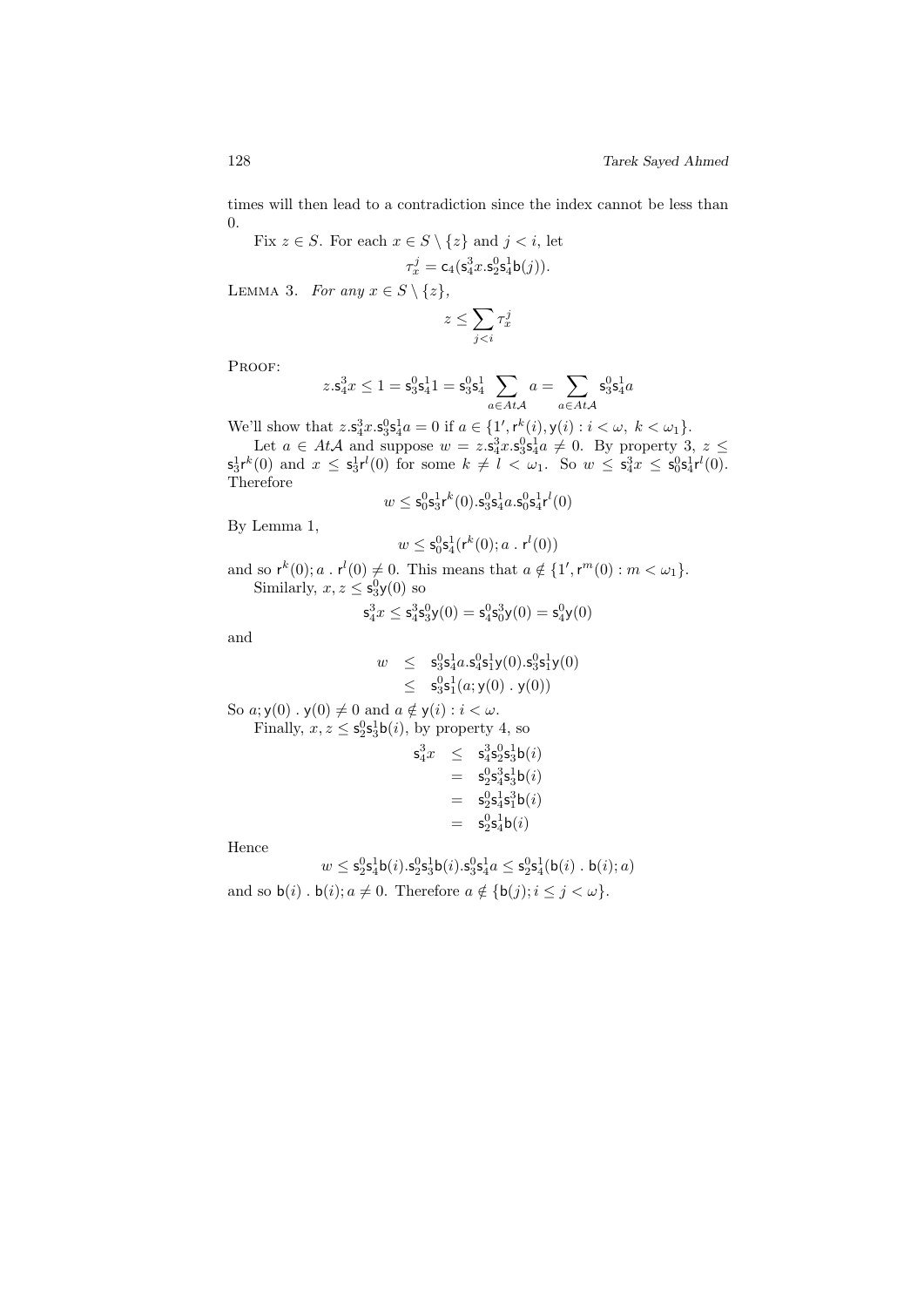$\Re \mathfrak{a} \mathbf{CA}_n$  is not elementary, for  $n \geq 5$  129

It follows that  $z.\mathsf{s}_4^3x.\mathsf{s}_3^9\mathsf{s}_4^1a \neq 0$  implies  $a \in \{\mathsf{b}(j) : j < i\}$ . Thus  $z.\mathsf{s}_4^3 x \leq \sum_{j$ 

Now to prove the lemma, observe that

$$
z = z.c_3z = z.c_3x
$$
  
\n
$$
= z.c_3s_3^4x = z.c_4s_4^3x
$$
  
\n
$$
= c_4(z.s_4^3x)
$$
  
\n
$$
= c_4(z.s_4^3x.\sum_{j  
\n
$$
\leq c_4(s_4^3x.\sum_{j  
\n
$$
= c_4\sum_{j  
\n
$$
= \sum_{j  
\n
$$
= \sum_{j
$$
$$
$$
$$
$$

We now construct  $S'$  and i' from S and i with the required properties. By the lemma,

$$
z \le \prod_{x \in S \setminus z} \sum_{j < i} \tau_x^j = \sum_{g: S \setminus \{z\} \to i} \prod_{x \in S \setminus \{z\}} \tau_x^{g(x)}
$$

Since  $z \neq 0$  there is  $g : S \setminus \{z\} \rightarrow i \ (= \{0, 1, \ldots, i - 1\})$  such that z.  $\prod_{x \in S \setminus \{z\}} \tau_x^{g(x)} \neq 0$ . Pick  $i' < i$  such that  $X = g^{-1}(i')$  is infinite. Then

$$
z. \prod_{x \in X} \tau_x^{i'} \neq 0
$$

Define

$$
\xi = z \cdot \prod_{x \in X} \tau_x^{i'} \neq 0
$$
  
\n
$$
x' = s_4^3 x \cdot s_3^0 s_4^1 b(i').\xi
$$
  
\n
$$
x'' = s_3^4 s_2^3 c_2 x'
$$
  
\n
$$
S' = \{x'' : x \in X\}
$$

 $\Box$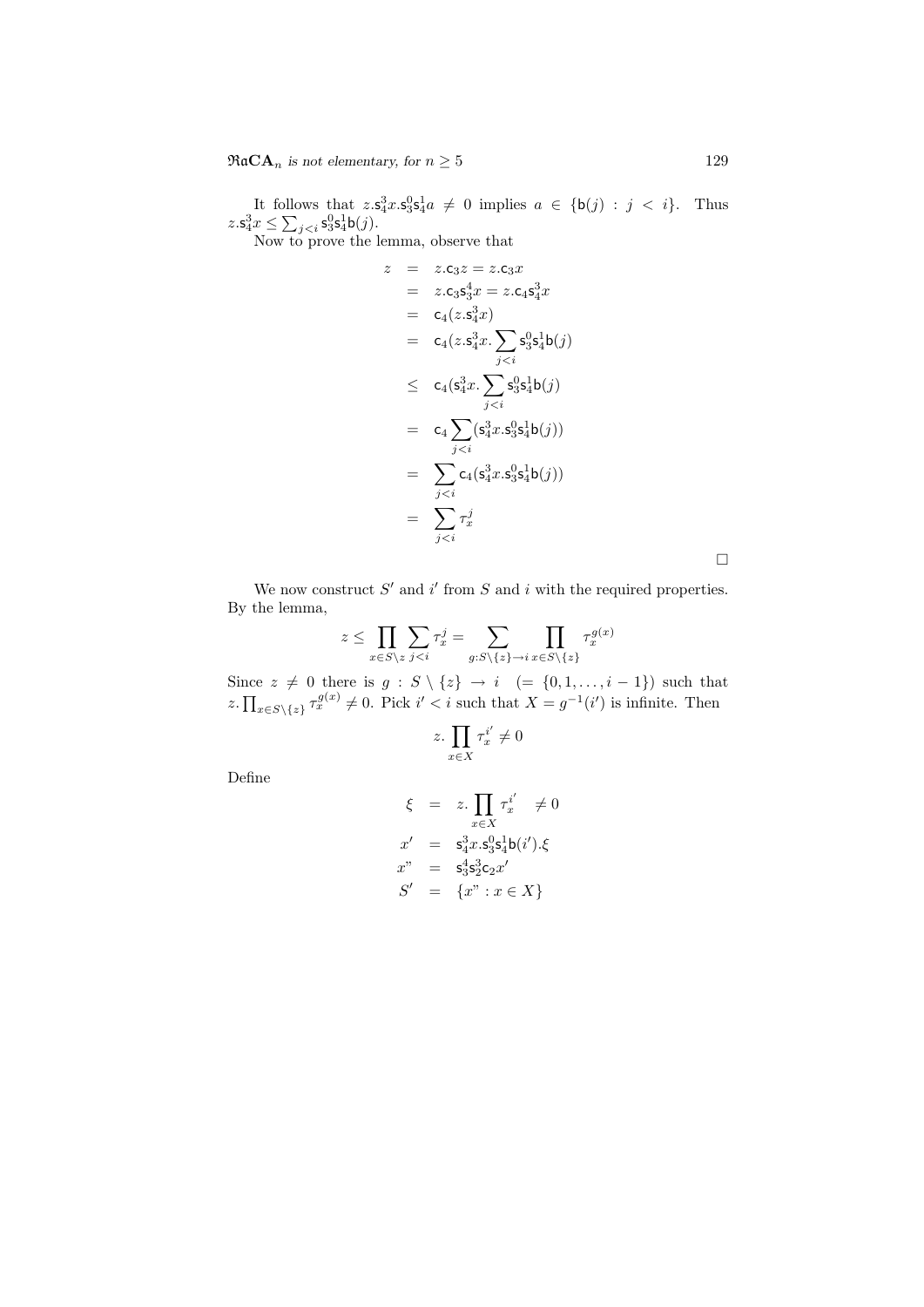We check each of the properties. Property 1 is obvious. By property 3 for S, if  $x \in X$  then there is  $k < \omega_1$  and  $x \leq s_3^1 r^k(0)$ . So

$$
\begin{array}{rcl} x^n & \leq & \mathsf{s}_3^4 \mathsf{s}_2^3 \mathsf{c}_2 \mathsf{s}_4^3 \mathsf{s}_3^1 \mathsf{r}^k(0) \\ & = & \mathsf{s}_3^4 \mathsf{s}_2^3 \mathsf{c}_2 \mathsf{s}_4^1 \mathsf{s}_1^3 \mathsf{r}^k(0) \\ & = & \mathsf{s}_3^4 \mathsf{s}_2^3 \mathsf{s}_4^1 \mathsf{c}_2 \mathsf{r}^k(0) \\ & = & \mathsf{s}_3^4 \mathsf{s}_4^1 \mathsf{s}_2^3 \mathsf{r}^k(0) \\ & = & \mathsf{s}_3^1 \mathsf{s}_1^4 \mathsf{r}^k(0) \\ & = & \mathsf{s}_3^1 \mathsf{r}^k(0) \end{array}
$$

This gives property 3 for  $S'$  and shows that  $S'$  is infinite (property 5).

For property 2 we first prove that if  $x \in S$  then  $c_4x' = \xi$ . First note that  $c_4\xi = \xi$ , so

$$
c_4 x' = c_4(s_4^3 x . s_{34} b(i').\xi)
$$
  
= c\_4(s\_4^3 x . s\_{34} b(i')).\xi  
=  $\tau_x^{i'}.\xi$   
=  $\xi$ 

Hence,

$$
c_3x'' = c_3s_3^4s_2^3c_2x'
$$
  
=  $c_4s_3^4s_2^3c_2x'$   
=  $c_4s_2^3c_2x'$   
=  $s_2^3c_2c_4x'$   
=  $s_2^3c_2\xi$ 

which gives property 2.

Finally, for property 4, we prove that  $x'' \n\t\leq s_2^1 r^0(0) \cdot s_2^0 y(0) \cdot s_3^0 y(0) \cdot s_2^0 s_3^1 b(i)$ , for each  $x'' \in S'$ . Property 4 for S says that  $x \leq s_3^0 y(0)$  and since  $x' \leq s_4^3 x$ we get  $x' \leq s_4^0 y(0)$ . Therefore

$$
x'' \leq s_3^4 s_2^3 c_2 s_{41} y(0)
$$
  
=  $s_3^4 s_2^3 c_2 s_4^0 y(0)$   
=  $s_3^4 s_2^3 s_4^0 c_2 y(0)$   
=  $s_3^4 s_4^0 s_2^3 y(0)$   
=  $s_3^0 s_0^4 y(0)$   
=  $s_3^0 y(0)$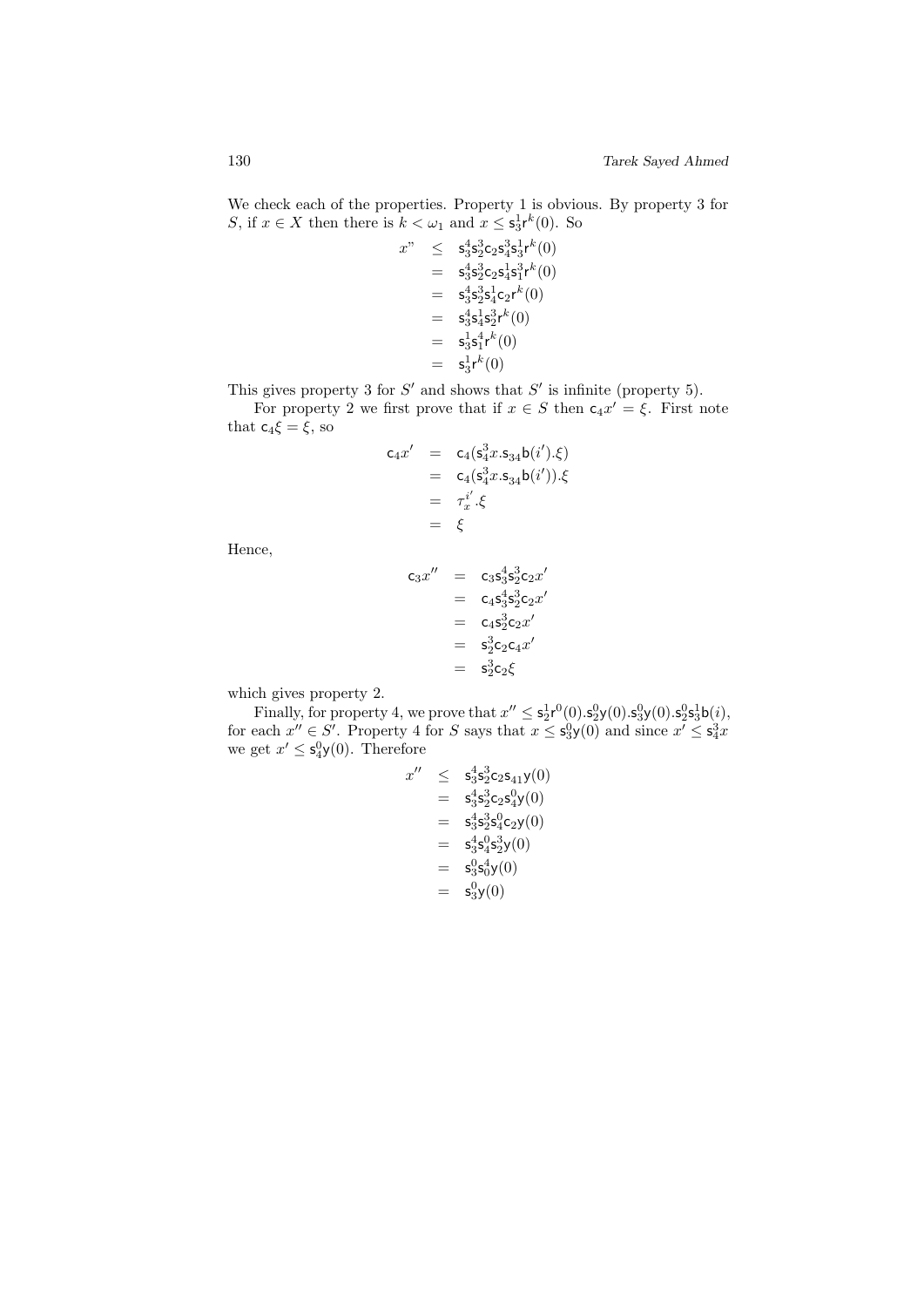Similarly, we can show that  $x'' \n\t\leq s_2^1 r^0(0) \cdot s_2^0 y(0)$ . And  $x' \leq s_3^0 s_4^1 b(i')$  gives  $x'' \leq s_3^4 s_2^3 c_2 s_3^0 s_4^1 b(i') \leq s_2^0 s_3^1 b(i')$ . This proves property 4.

PROBLEM 1. If  $D$  is an atomic relation algebra with no n-dimensional hyperbasis, does it follow that  $D \notin \mathfrak{R}a\mathbf{CA}_n$ ? It is known that there is no complete relation algebra embedding of  $\mathcal D$  into an atomic n-dimensional cylindric algebra, but we must also take the non-atomic cylindric algebras into account.

For the cylindric-basis game the reader is referred to [14].

LEMMA 4.  $\exists$  can win the cylindric-basis game  $G_{\omega}(\mathfrak{B})$ .

PROOF: In this game,  $\forall$  can play atom moves, triangle moves and amalgamation moves. At some stage of the game, let the play so far be

$$
N_0, N_1, \ldots, N_{t-1}
$$

for some  $t < \omega$ . We say that an edge  $(m, n)$  of an atomic network N is a diversity edge if  $N(m, n)$ .1' = 0. Each diversity edge of each atomic network in the play has an owner — either ∃ or ∀, which we will allocate as we define  $\exists$ 's strategy. If an edge  $(m, n)$  belongs to player p then so does the reverse edge  $(n, m)$  and we will only specify one of them. Our algebra is symmetric, so the label of the reverse edge is equal to the label of the edge. Again, we only specify one.

For the next round  $\exists$  must define  $N_t$  in response to  $\forall$ 's move. Whatever move he makes, if there is an already played network  $N_i$  (some  $i < t$ ) and a finitary map  $\sigma : \omega \to \omega$  such that  $N_t \sigma$  'answers' his move, then she lets  $N_t =$  $N_i\sigma$ . Recall that  $N_i\sigma$  has labelling defined by  $N_i\sigma(m,n) = N_i(\sigma(m), \sigma(n)).$ Lets call this an *embedding move* by  $\exists$ . For each diversity edge  $(m, n)$  of  $N_t$  we let  $(m, n)$  belong to  $\exists$  (respectively  $\forall$ ) in  $N_t$  iff  $(\sigma(m), \sigma(n))$  (which is a diversity edge of  $N_i$ ) belongs to  $\exists (\forall)$  in  $N_i$ .

From now on we assume that there is no such  $N_i$  and  $\sigma$ . We consider the three types of  $\forall$  can make. If he plays an atom move by picking an atom a,  $\exists$  plays an atomic network N with  $N(0, 1) = a$  and for all  $x \in \omega \setminus \{1\},\$  $N(0, x) = 1'$ . This determines N.

If  $\forall$  plays a triangle move by picking a previously played  $N_x$  (some  $x < t$ , nodes i, j, k with  $k \notin \{i, j\}$  and atoms  $a, b$  with  $a; b \geq N_x(i, j)$ , we know that  $a, b \neq 1'$ , as we are assuming the  $\exists$  cannot play an embedding

 $\Box$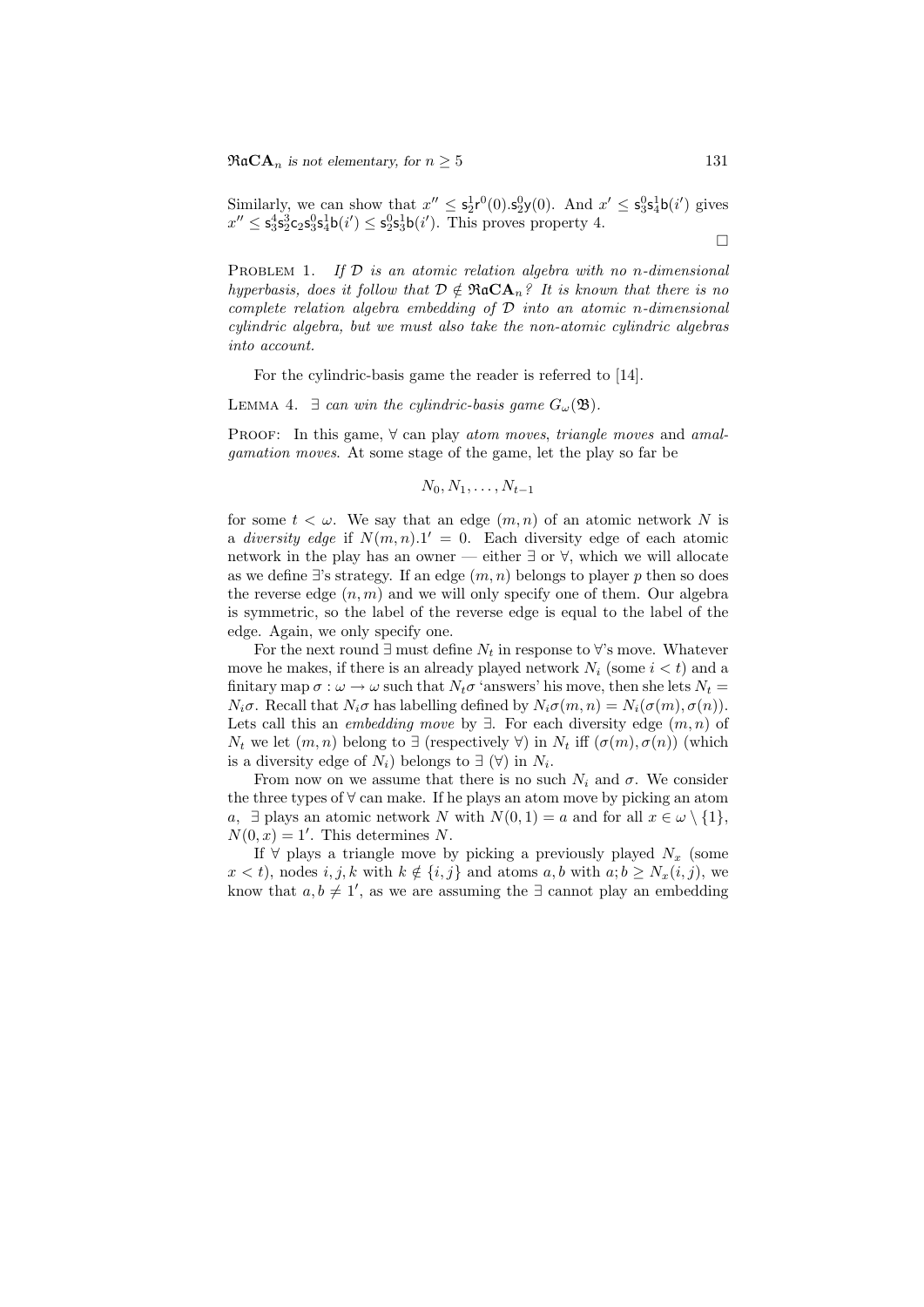move (if  $a = 1'$ , consider  $N_x$  and the map  $[k/i]$ ).  $\exists$  must play a network  $N_t \equiv_k N_x$  such that  $N_t(i,k) = a$ ,  $N_t(k,j) = b$ . These edges,  $(i, k)$  and  $(k, j)$ , belong to  $\forall$  in  $N_t$ . All diversity edges not involving k have the same owner in  $N_t$  as they did in  $N_x$ . And all edges  $(l, k)$  for  $k \notin \{i, j\}$  belong to  $\exists$  in  $N_x$ . To label these edges  $\exists$  chooses a colour c different to the colours of a, b. Then, one at a time, she labels each edge  $(l, k)$  by an atom with colour  $c$  and a non-zero index which has not yet been used to label any edge of any network played in the game. She does this one edge at a time, each with a new index. There are infinitely many indices to choose, so this is OK.

Thirdly, he can play an amalgamation move by picking  $M, N \in \{N_s :$  $s < t$ , nodes i, j such that  $M \equiv_{ij} N$ . If there is  $N_s$  (some  $s < t$ ) and a map  $\sigma : nodes(N_s) \rightarrow nodes(M) \cup nodes(N)$  such that  $M \equiv_i N_s \sigma \equiv_j N$ then  $\exists$  lets  $N_t = N_s \sigma$ . Ownership of edges is inherited from  $N_s$ . If there is no such  $N_s$  and  $\sigma$  then there are two cases. If there are three nodes  $x, y, z$  in the 'amalgam' such that  $M(j, x)$  and  $N(x, i)$  are both red and of the same index,  $M(j, y)$ ,  $N(y, i)$  are both yellow and of the same index and  $M(j, z), N(z, i)$  are both blue and of the same index, then the new edge  $(i, j)$  belongs to  $\forall$  in  $N_t$ . It will be labelled by either  $r^0(0)$ ,  $b(0)$  or  $y(0)$ and it can be shown that at least one of these will be a consistent choice. Otherwise, if there is no such x, y, z then the new edge  $(i, j)$  belongs to  $\exists$ in  $N_t$ . She chooses a colour c such that there is no x with  $M(j, x)$  and  $N(x, i)$  both having colour c and the same index. And she chooses a nonzero index for  $N_t(i, j)$  which is new to the game (as with triangle moves). If  $k \neq k' \in M \cap N$  then  $(j, k)$  has the same owner in  $N_t$  as it does in M,  $(k, i)$  has the same owner in  $N_t$  as it does in N and  $(k, k')$  belongs to  $\exists$  in  $N_t$  if it belongs to  $\exists$  in *either* M or N, otherwise it belongs to  $\forall$  in  $N_t$ . The following Lemma is easy to check

LEMMA 5. If  $\exists$  plays according to this strategy then if  $\forall$  plays an amalgamation move  $(M, N, i, j)$  in some round such that (1) j is incident with at least three edges belonging to  $\forall$  in M and (2) i is incident with at least three edges belonging to  $\forall$  in N, then there is a previously played network L and a map  $\sigma$  such that  $M \equiv_i L \sigma \equiv_j N$ .

Now the only way ∃ could be defeated is if ∀ played an amalgamation move  $(M, N, i, j)$  such that there are  $x, y, z \in M \cap N$  such that  $M(j, x) =$  $r^{k}(0)$ ,  $N(x,i) = r^{k'}(0)$ ,  $M(j, y) = N(y,i) = b(0)$  and  $M(j, z) = N(z, i)$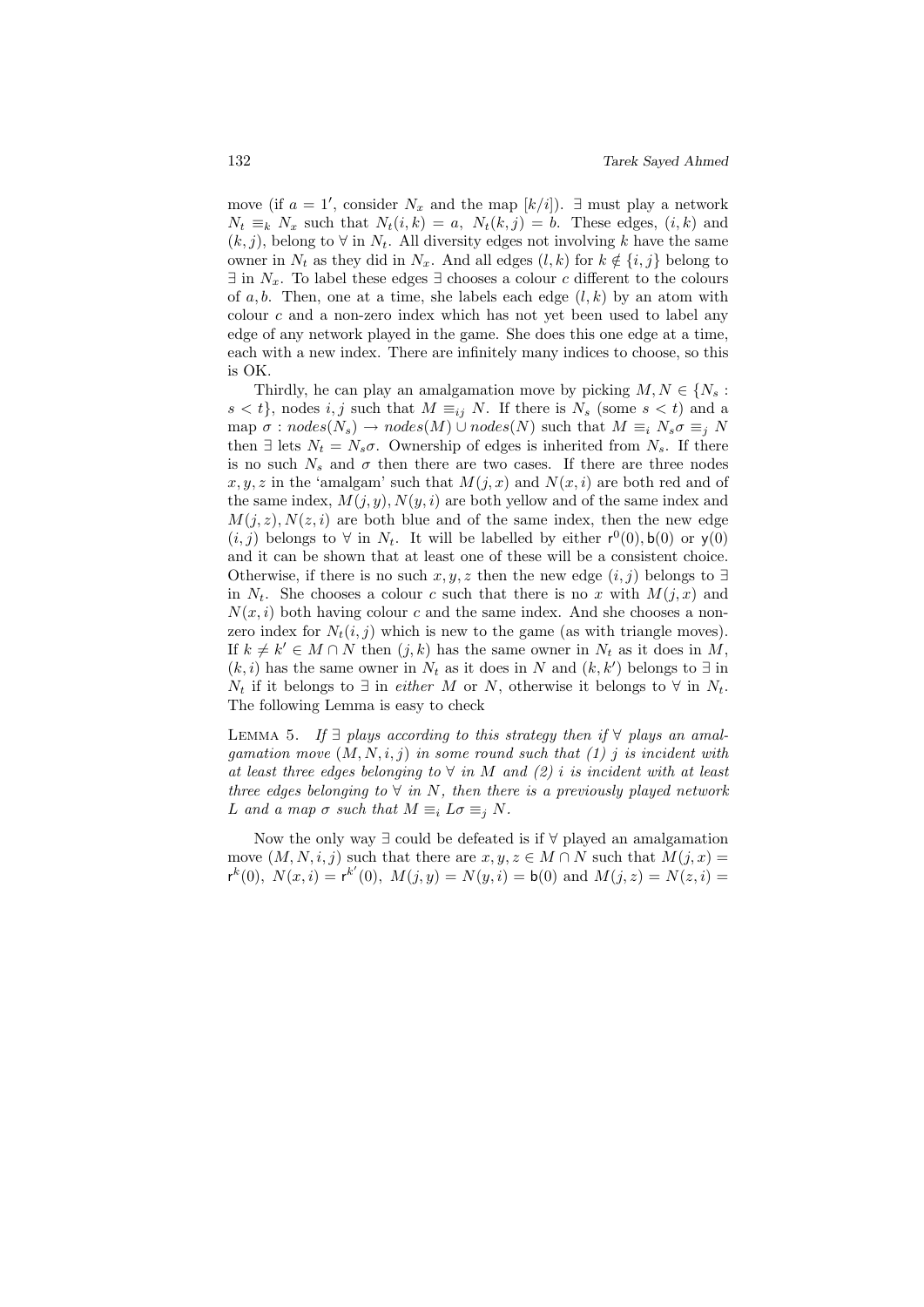y(0). But according to ∃'s strategy, she never chooses atoms with index 0, so all these edges must have been chosen by ∀. This contradiction proves the Theorem.  $\Box$ 

THEOREM 6.  $\mathfrak{B} \in \mathfrak{R} \mathfrak{a} \mathbf{C} \mathbf{A}_{\omega}$ .

PROOF: Let H be an  $\omega$ -dimensional cylindric basis for  $\mathfrak{B}$ . CaH is an  $\omega$ dimensional cylindric algebra. Consider the cylindric algebra  $\mathfrak{C} = Sg^{\mathfrak{Cat}}\mathfrak{B}$ , the subalgebra of  $\mathfrak{C}a\mathcal{H}$  generated by  $\mathfrak{B}$ . We want to find out what elements of  $\mathfrak{C}a\mathcal{H}$  are generated by  $\mathfrak{B}.$ 

DEFINITION 2. Let  $M$  be a (not necessarily atomic) finite network over  $\mathfrak{B}$  whose nodes are a finite subset of  $\omega$ .

- Define  $\widehat{M} = \{N \in \mathcal{H} : N \leq M\} \in \mathfrak{Cat}$ . ( $N \leq M$  means that for all  $i, j \in M$  we have  $N(i, j) \leq M(i, j)$ .
- A block is an element of the form  $\widehat{M}$  for some finite network M such that
	- 1. M is triangle-closed, i.e. for all  $i, j, k \in M$  we have  $M(i, k) \leq$  $M(i, j); M(j, k)$
	- 2. If x is the label of an irreflexive edge of M then  $x = 1'$  or  $x \leq r$  or  $x \leq y$  or  $x \leq b$  (we say x is 'monochromatic'), and  $|\{i : x(\mathsf{r}(i) + \mathsf{y}(i) + \mathsf{b}(i)) \neq 0\}|$  is either 0, 1 or infinite (we say that the number of indices of  $x$  is either  $0, 1$  or infinite).

Lemma 7.

1. For any block  $\widehat{M}$  and  $i < \omega$  we have

$$
\mathsf{c}_i\widehat{M}=(M{\restriction}_{dom(M){\setminus}\{i\}})^{\frown}
$$

2. The domain of  $C$  consists of finite sums of blocks.

PROOF:  $\mathbf{c}_i\widehat{M} \subseteq (M\mathbf{1}_{dom(M)\setminus\{i\}})^{\frown}$  is obvious. Also, if  $i \notin M$  the equality is trivial. Let  $N \subseteq (M\mathbf{1}_{\{i\}} \cup \{i\})^{\frown}$  is  $N \subseteq M\mathbf{1}_{\{i\}} \cup \{i\}^{\frown}$  We must show trivial. Let  $N \in (M \mid_{dom(M) \setminus \{i\}})$ , i.e.  $N \leq M \mid_{dom(M) \setminus \{i\}}$ . We must show that  $N \in \mathsf{c}_i\widehat{M}$  and for this we must find  $L \equiv_i N$  with  $L \in \widehat{M}$ .  $L \equiv_i N$ determines every edge of L except those involving i. For each  $j \in M$ , if the number of indices in  $M(i, j)$  is just one, say  $M(i, j) = r(k)$ , then let  $L(i, j)$  be an arbitrary atom below  $r(k)$ . There should be no inconsistencies in the labelling so far defined for  $L$ , by triangle-closure for  $M$ . For all the other edges  $(i, j)$  if  $j \in M$  there are infinitely many indices in  $M(i, j)$  and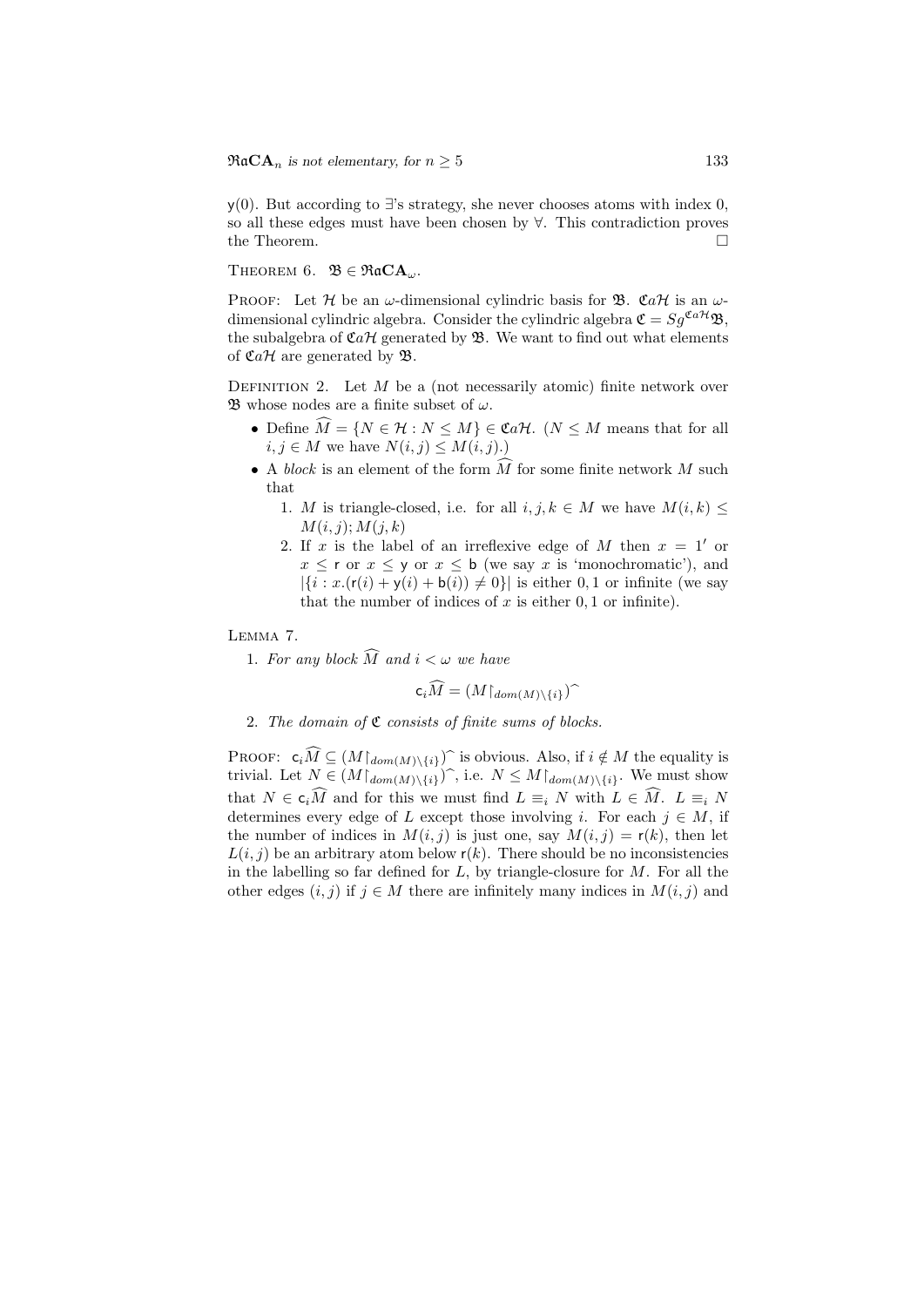if  $j \notin M$  then we have an unrestricted choice of atoms for the label. These edges are labelled one at a time and each label is given an atom with a new index, thus avoiding any inconsistencies. This defines  $L \equiv_i N$  with  $L \in M$ and proves the first part of the lemma.

For the second part, we already have seen that the set of finite sums of blocks is closed under cylindrification. We'll show that this set is closed under all the cylindric operations and includes  $\mathfrak{B}$ . For any  $x \in \mathfrak{B}$  and  $i, j \leq \omega$ , let  $N_x^{ij}$  be the B-network with two nodes  $\{i, j\}$  and labelling  $N_x^{ij}(i, i) = N_x^{ij}(j, j) = 1'$ , and  $N^{ij}(i, j) = x$ ,  $N_x^{ij}(j, i) = \tilde{x}$ . Clearly  $N_x^{ij}$  is triangle closed. And  $N_x^{01} = x$ . For any  $x \in \mathcal{B}$ , we have  $x = x.1' + x.r +$  $x \cdot y + x \cdot b$ , so  $x = \widehat{N_{x,1'}^{01}} + \widehat{N_{x,r}^{01}} + \widehat{N_{x,y}^{01}} + \widehat{N_{x,b}^{01}}$  and the labels of these four networks are monochromatic. The first network defines a block and for each of the last three, if the number if indices is infinite then it is a block. If the number of indices is finite then it is a finite union of blocks. So every element of  $\mathfrak B$  is a finite union of blocks.

For the diagonals,  $d_{ij} = N_{1'}^{ij}$ .

Closure under sums is obvious.

For negation, take a block  $M$ .

$$
-\widehat{M} = \sum_{i,j \in M} \widehat{N^{ij}_{-N(i,j)}}
$$

As before we can replace  $\widehat{N_{-N(i,j)}^{ij}}$  by a finite union of blocks.

Thus the set of finite sums of blocks includes  $\mathfrak B$  and the diagonals and is closed under all the cylindric operations. Since every block is clearly generated from B using substitutions and intersection only, the lemma follows.

It remains to show that  $\mathfrak{B} = \Re \mathfrak{a} \mathfrak{C}$ . Take a block  $\widehat{M} \in \Re \mathfrak{a} \mathfrak{C}$ . Then  $c_i\widehat{M} = \widehat{M}$  for  $2 \leq i \leq \omega$ . By the first part of the lemma,  $\widehat{M} = \widehat{M}\left[\widehat{\ell}_{0,1}\right] \in \mathfrak{B}$ .  $\Box$ 

#### THEOREM 8.  $\mathfrak{A} \equiv \mathfrak{B}$ .

PROOF: We show that  $\exists$  has a winning strategy in an Ehrenfeucht–Fraüsségame over  $(\mathfrak{A}, \mathfrak{B})$ . At any stage of the game, if  $\forall$  places a pebble on one of  $\mathfrak A$  or  $\mathfrak B$ ,  $\exists$  must place a matching pebble on the other algebra. Let  $\bar{a} = \langle a_0, a_1, \ldots, a_{n-1} \rangle$  be the position of the pebbles played so far (by either player) on  $\mathfrak{A}$  and let  $\bar{b} = \langle b_0, \ldots, b_{n-1} \rangle$  be the the position of the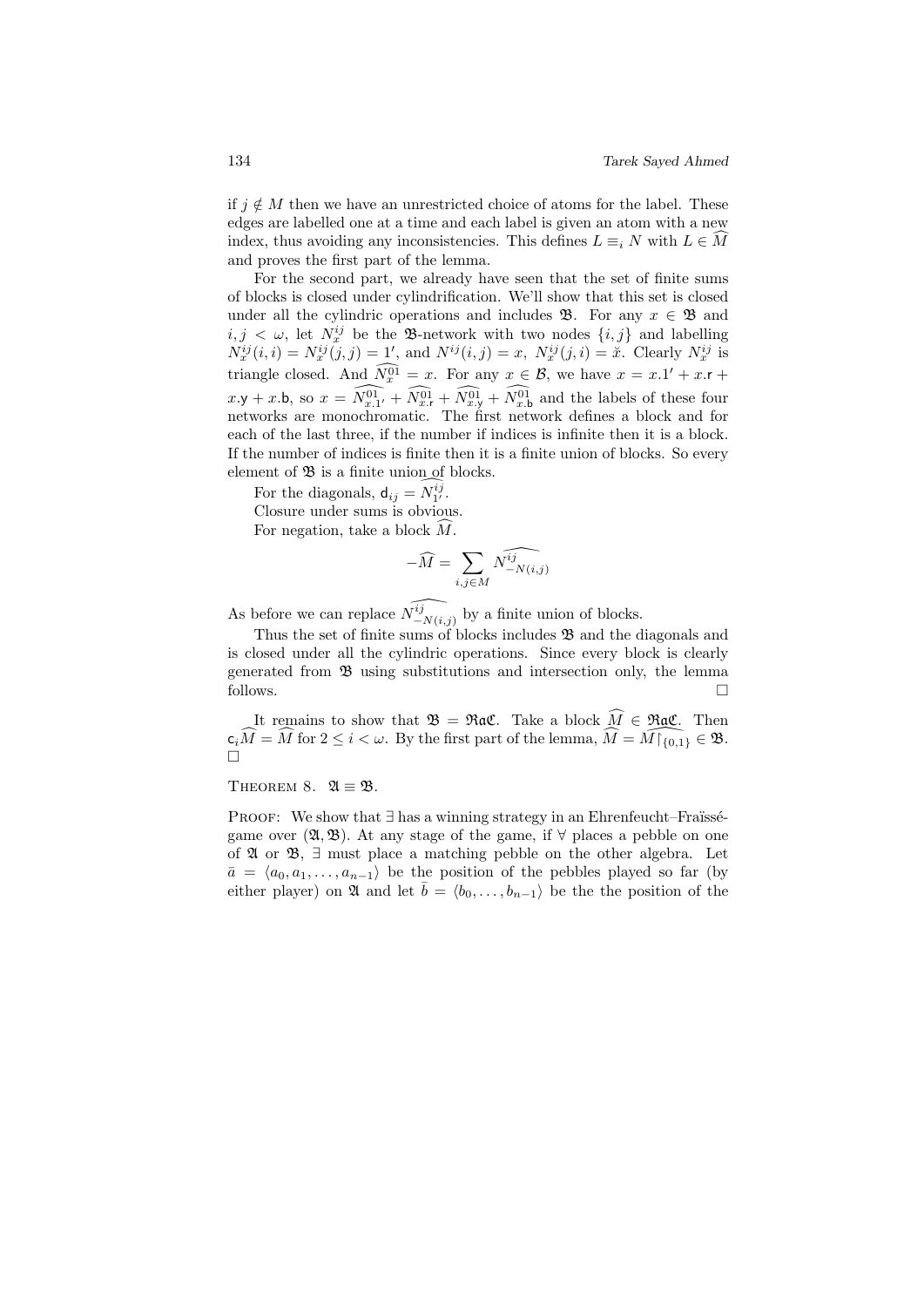pebbles played on  $\mathfrak{B}$ .  $\exists$  maintains the following properties throughout the game.

- For any atom x (of either algebra) with  $x.r(0) = 0$  then  $x \in a_i \iff$  $x \in b_i$ .
- $\bar{a}$  induces a finite partition of  $r(0)$  in A of  $2^n$  (possibly empty) parts  $p_i : i < 2^n$  and  $\overline{b}$  induces a partition of  $r(0)$  in  $\overline{\mathcal{B}}$  of parts  $q_i : i < 2^n$ .  $p_i$  is finite iff  $q_i$  is finite and, in this case,  $|p_i| = |q_i|$ .

It is easy to see that ∃ can maintain these properties in every round. Therefore she can win the game. Therefore  $\mathfrak{A} \equiv \mathfrak{B}$ .

Hence,

THEOREM 9. For any n with  $5 \le n \le \omega$ ,  $\Re aCA_n$  is not elementary.

PROOF:  $\mathfrak{B} \in \mathfrak{R}$ a $\mathbf{CA}_{\omega} \subseteq \mathfrak{R}$ a $\mathbf{CA}_n$  and  $\mathfrak{A} \notin \mathfrak{R}$ a $\mathbf{CA}_5 \supseteq \mathfrak{R}$ a $\mathbf{CA}_n$  and  $\mathfrak{A} \equiv \mathfrak{B}$ . So  $\Re aCA_n$  is not closed under elementary equivalence.

Let  $\mathbf{L} \mathbf{f}_{\kappa}$  denote the class of locally finite  $\mathbf{C} \mathbf{A}_{\kappa}$ . An algebra  $\mathfrak{D}$  is such if  $\Delta x = \{i \in \kappa : c_i x \neq x\}$  is finite for every  $x \in \mathfrak{D}$ .

THEOREM 10. For  $\kappa > \omega$ ,  $\Re aCA_{\kappa}$  is not elementary.

PROOF: We prove that  $\mathfrak{B} \in \mathfrak{R}aCA_{\kappa}$ . Assume that  $\mathfrak{B} = \mathfrak{R}a\mathfrak{C}$ , with  $\mathfrak{C} \in \mathbf{CA}_{\omega}$ . Let  $\mathfrak{C}'$  be the subalgebra of  $\mathfrak{C}$  generated by (the set) B. Then  $\mathfrak{C}' \in \mathbf{L} \mathbf{f}_{\omega}$ . By  $\mathbf{L} \mathbf{f}_{\omega} = \mathfrak{N} \mathfrak{r}_{\omega} \mathbf{L} \mathbf{f}_{\kappa}$  [11] we have  $\mathfrak{C}' = \mathfrak{N} \mathfrak{r}_{\omega} \mathfrak{D}'$  for some  $\mathfrak{D}' \in$  $\mathbf{Lf}_{\kappa}$ . Thus

$$
\mathfrak{B}=\mathfrak{Ra}\mathfrak{Mr}_{\omega}\mathfrak{D}'=\mathfrak{Ra}\mathfrak{D}',
$$

and the theorem follows.

$$
\Box
$$

### References

[1] T. Sayed Ahmed, The class of neat reducts is not elementary, **Logic** Journal of IGPL, vol. 9 (2001), pp. 31–65. Electronically available at http://www.math-inst.hu/pub/algebraic-logic.

[2] T. Sayed Ahmed, The class of 2-dimensional neat reducts of polyadic algebras is not elementary, Fundamenta Mathematicea, vol. 172 (2002), pp. 61–81.